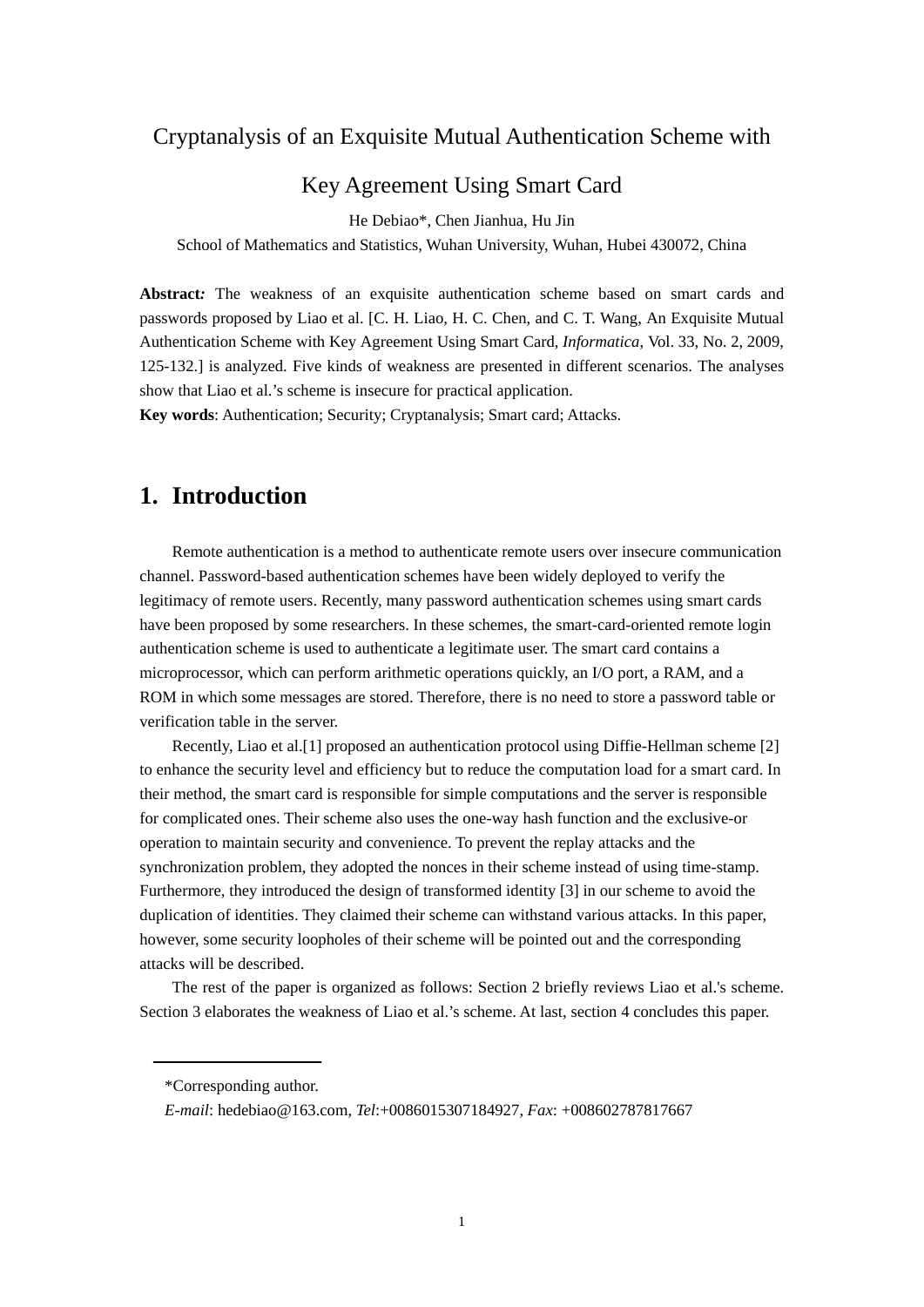# **2. Review of Liao et al.'s Scheme**

In order to facilitate future references, frequently used notations are listed below with their descriptions.

- $\bullet$  *p* : a prime number;
- $\bullet$  *q* : a prime number and *q* | *p* -1;
- $G:$  a subgroup with order  $q$  in the group  $Z_p^*$ ;
- $\bullet$  *g* : a generator of the group *G* ;
- $\bullet$  *U* : a user;
- $\bullet$  *ID*<sub>*U*</sub> : *U* 's identifier;
- $\bullet$  *S* : a remote server;
- $\bullet$  *PW<sub>U</sub>* : *U* 's password;
- $\bullet$   $x : S$  's long secret key with length  $k$ ;
- $\bullet$   $h: \{0,1\}^* \to \{0,1\}^k$ : a target collision resistant hash function;
- $\bullet$   $\oplus$  : bitwise XOR operation.
- $\parallel$ : concatenation operation

Liao et al.'s scheme consists of four phases: registration phase, login-and-authentication phase, key agreement phase and password update phase. We describe them as follows.

# **2.1. Registration Phase**

In this phase, everyone who wants to register at the server should obtain a smart card. The user *U* begins his registration at the server *S* as follows.

- 1). *U* freely chooses his password  $PW_U$  and identifier  $ID_U$  and sends it to *S* through a secure channel.
- 2). Upon receiving  $PW_{U}$  and  $ID_{U}$ , *S* computes the transformed identity

$$
TID_U = TS_U || ID_U
$$
,  $A_U = h(TID_U \oplus x)$ ,  $B_U = (g^{A_U} \mod p) \oplus PW_U$ , where  $TS_U$   
is of the registration time. Then  $S$  stores  $TS_U$ ,  $B_U$  and  $h(\cdot)$  into a smart card. At  
last,  $S$  issue the smart card to  $U$ .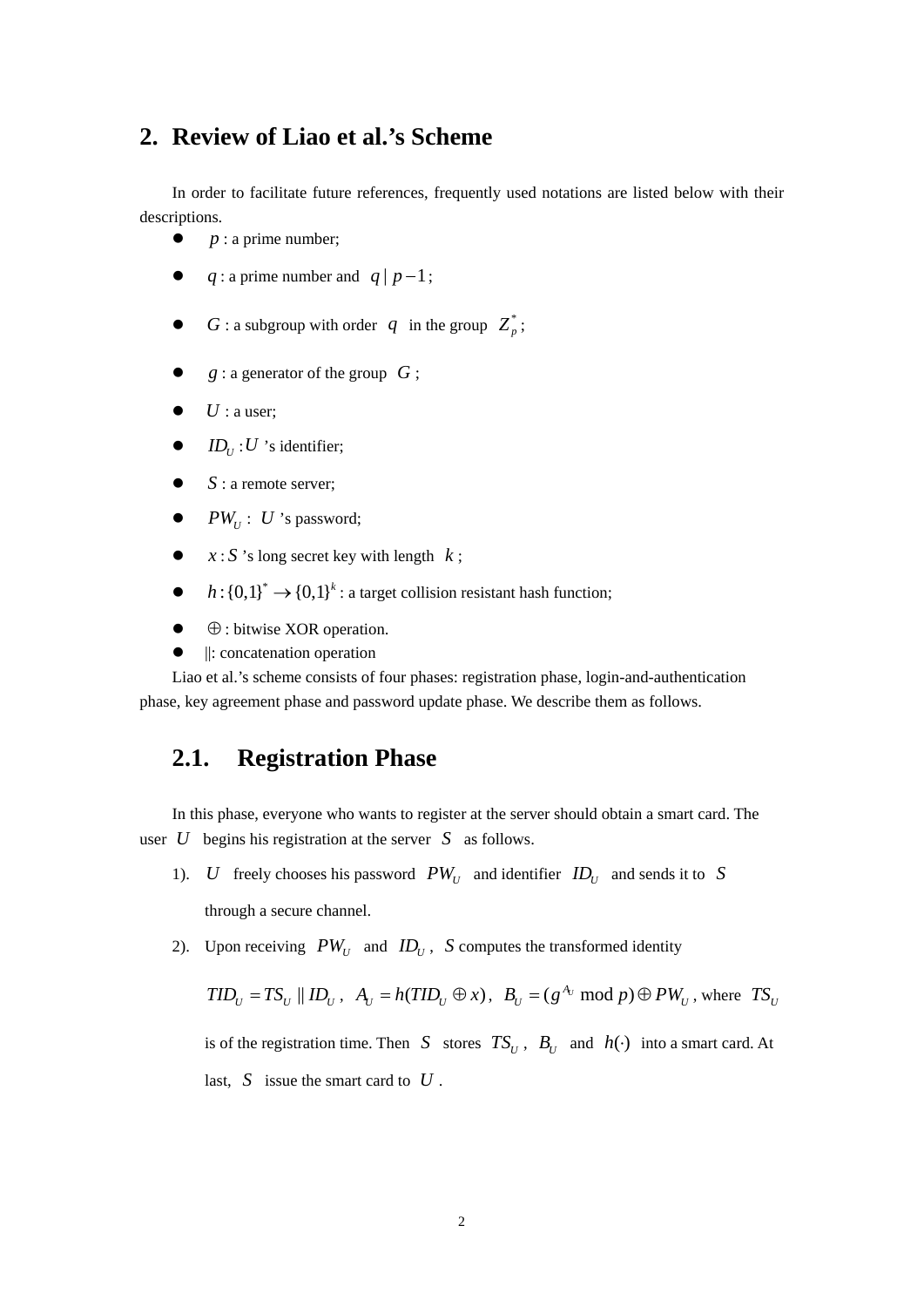### **2.2. Login-and-authentication phase**

In this phase, the user *U* sends a login request message to the server *S* whenever *U* wants to access some resources upon  $S$ . Then the server  $S$  verifies the authenticity of the login message requested by the user *U* .

1) *U* inserts his smart card into a smart card reader and then inputs his  $ID_{U}$  and  $PW_{U}$ .

*U* 's smart card generates a nonce  $n_U$  and computes  $TID_U = TS_U || ID_U$ ,

 $NTID_U = TID_U \oplus n_U$  and  $C_U = h(B_U \oplus PW_U) \oplus n_U$ . Then *U* 's smart card sends  $M_1 = \{ ID_{U}, NTID_{U}, C_{U} \}$  to the server *S*.

- 2) Upon receiving the message  $M_1$ , *S* checks the validity of  $ID_U$ . If  $ID_U$  is not valid, *S* aborts the current session. Otherwise, *S* computes  $TID_{U} = TS_{U} || ID_{U}$ ,  $n'_{U} = TID_{U} \oplus N TID_{U}$ ,  $A_{U} = h(TID_{U} \oplus x)$ ,  $h(g^{A_{U}} \mod p)$  and  $m''_U = h(g^{A_U} \text{ mod } p) \oplus C_U$ . *S* checks if  $n''_U$  equals  $n'_U$ . If  $n''_U$  does not equal  $n'_U$ , *S* stops the session. Otherwise, *S* generates a nonce  $n_S$  and computes  $D_U = C_U \oplus n_U \oplus n_S$  and  $NTID_S = TID_U \oplus n_S$ . Then *S* sends  $M_2 = \{D_U, NTID_s\}$  to the smart card.
- 3) Upon receiving the message  $M_2$ , U 's smart card computes  $n'_S = TID_U \oplus NTID_S$ and  $n''_S = C_U \oplus n_U \oplus D_U$ . If  $n''_S$  does not equal  $n'_S$ , U 's smart card stops the session. Otherwise, *U* 's smart card computes  $E_{U} = (C_{U} \oplus n_{U}) || (n_{S} + 1)$  and sends the message  $M_3 = \{ E_U \}$  to *S*.
- 4) Upon receiving the message  $M_3$ , S extracts  $n_s + 1$  and finds  $n_s$  in there. At this time the server ensures that the authentication user does have the nonce  $n<sub>s</sub>$ , and the user is authenticated.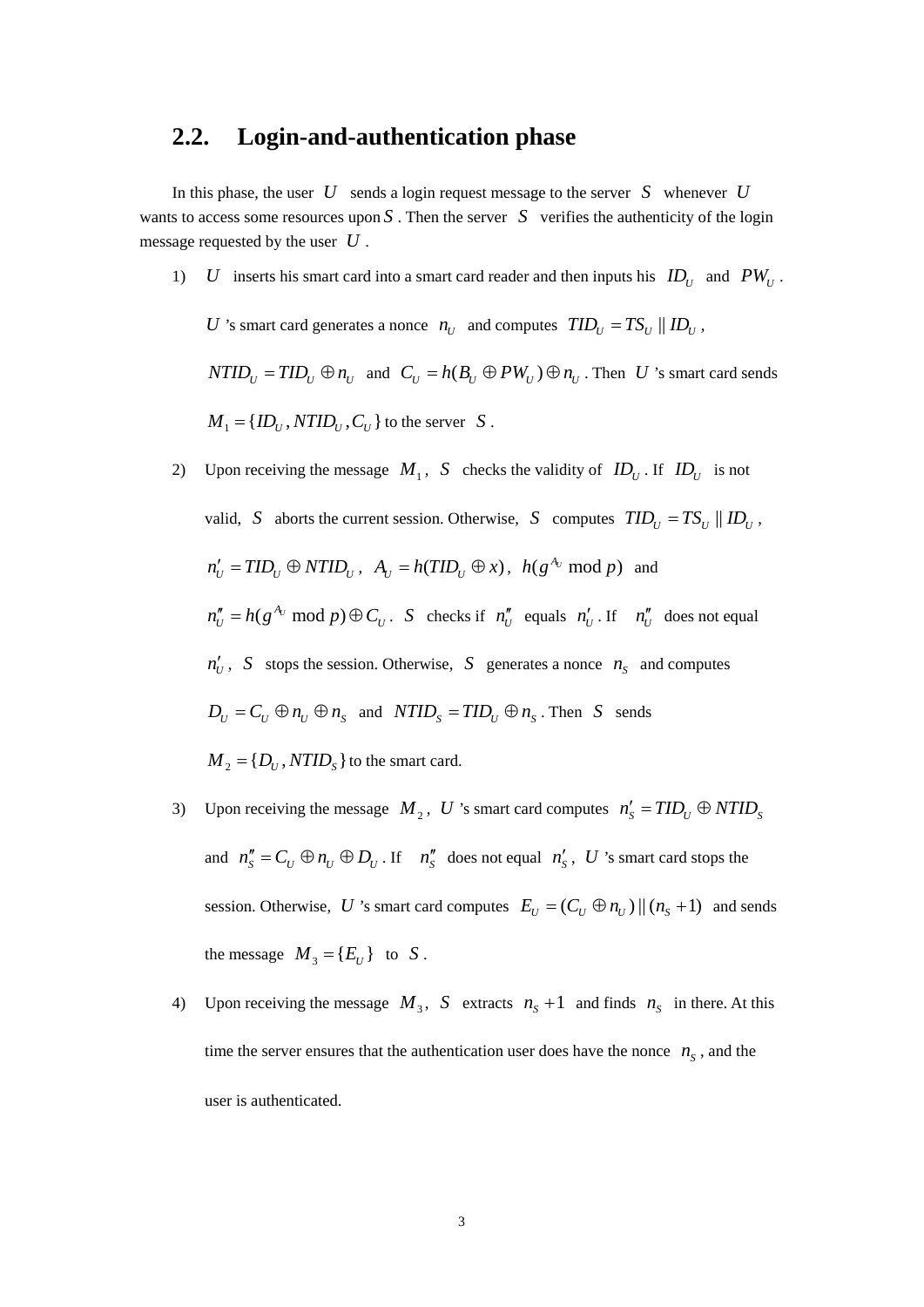### **2.3. Key agreement phase**

After receiving the nonce,  $n<sub>s</sub>$ , sent from the server, the user creates a session key

 $SK_{U} = h((B_{U} \oplus PW_{U}) || n_{S} || n_{U})$ . Once the server ensures that u has the nonce, ns, it generates a session key  $SK_s = h((g^{A_U} \text{ mod } p) || n_s || n_U)$ . It easy to verify that  $SK_s$  equals  $SK_U$ .

# **2.4. Password change phase**

- 1) *U* inserts his smart card into the smart-card reader of a terminal, enters the old password  $PW_U$ , and requests to change password. Next,  $U$  enters the new password  $PW_{U}^*$ .
- 2) *U* 's smart card computes  $B_U^* = B_U \oplus h(PW_U) \oplus h(PW_U^*)$ , and then replaces  $B_U$ with  $B_{\scriptscriptstyle U}^*$ .

# **3. Cryptanalysis of Liao et al.'s Scheme**

To evaluate the security of Liao et al.'s scheme[1], we assume that an attacker may have the following capabilities.

(1) The attacker has total control over the communication channel between the user and the server. That is, the attacker may intercept, insert, delete, or modify any message in the channel. He also can store the message transmitted between the user the client into the database.

(2) The attacker may either (i) obtain a user's password, or (ii) extract the secret information of the smart card, but cannot achieve both (i) and (ii).

For Capability (2) (ii), it is important to note that breaching smart cards has been shown to be relatively quick and easy, allowing the secrets stored in a smart card to be revealed by monitoring the power consumption [4] or by analyzing the leaked information [5]. Although some smart card manufacturers have taken into account the risk of these attacks and provided countermeasures to defer the reverse engineering attempt, these smart cards are more costly. In most cases, due to the limited resources (e.g., cost, display sizes, computing capability) of mobile devices, many applications do not deploy this costly feature. Therefore, a better approach is to take into account smart card security breach when designing smart card based authentication schemes.

Obviously, it is trivial to see that if the attacker has both Capabilities  $(2)$  (i) and  $(2)$  (ii), there is no way to prevent the attacker from masquerading as the user. In this letter, we focus on the security of Liao et al.'s scheme for the case that the attacker has Capabilities (1) and (2) (ii).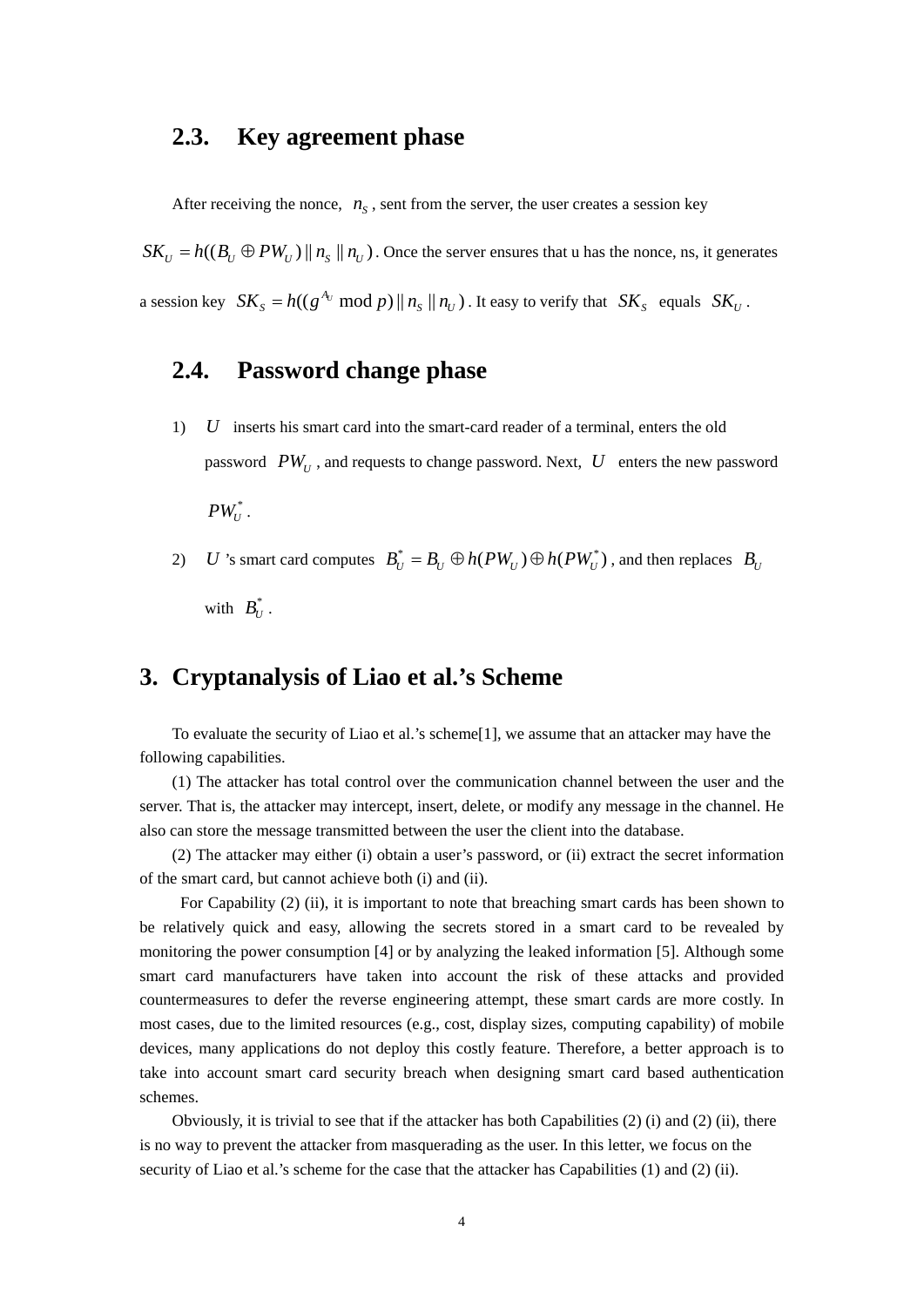### **3.1. Impersonation attack**

In the Step 4) of the login and authentication phase,  $E_U = (C_U \oplus n_U) || (n_s + 1)$  is

transmitted to the server directly, then the attacker *A* can extract  $n_s + 1$  and finds  $n_s$  in easily. The attacker *A* can carry out the impersonation attack using the property. The detail of the attack is described as follows.

#### **Phase I**:

- 1) *A* intercept the message  $M_1 = \{ID_U, NTID_U, C_U\}$ ,  $M_2 = \{D_U, NTID_S\}$  and
	- $M_3 = \{E_U\}$  transmitted between the user and the server.
- 2) *A* extracts  $n_s + 1$  and finds  $n_s$  in  $E_U = (C_U \oplus n_U) || (n_s + 1)$ .
- 3) *A* computers  $TID_U = NTID_S \oplus n_S$  and  $n_U = TID_U \oplus NTID_U$ .
- 4) *A* computers  $h(g^{A_U} \bmod p) = h(B_U \oplus PW_U) = C_U \oplus n_U$ .

#### **Phase II**:

- 1) *A* generates a nonce  $\overline{n_U}$  and computes  $\overline{NTID_U} = TID_U \oplus \overline{n_U}$  and  $\overline{C_U} = h(B_U \oplus PW_U) \oplus \overline{n_U}$ . Then *A* sends  $M_1 = \{ID_U, \overline{NTID_U}, \overline{C_U}\}$  to *S*.
- 2) It easy to say  $M_1 = \{ID_U, \overline{NTID_U}, \overline{C_U}\}\)$  can pass the authentication of *S*. Then *S* generates a nonce  $n_s$  and computes  $D_U = \overline{C_U} \oplus \overline{n_U} \oplus n_s = h(B_U \oplus PW_U) \oplus n_s$ and  $NTID_s = TID_v \oplus n_s$ . Then *S* sends  $M_2 = \{D_v, NTID_s\}$  to the smart card.
- 3) Upon receiving the message  $M_2$ , *A* computes  $n_s = h(B_U \oplus PW_U) \oplus D_U$

$$
\overline{E_U} = (\overline{C_U} \oplus \overline{n_U}) || (n_S + 1) = h(B_U \oplus PW_U) || (n_S + 1) \text{ and sends the message}
$$
  

$$
M_3 = {\overline{E_U}} \text{ to } S.
$$

4) It easy to say  $M_3 = {\overline{E}_U}$  can pass the authentication of the server, and *A* impersonate *U* successfully.

### **3.2. Password guessing attack**

In password authentication schemes that the user is allowed to choose his password, the user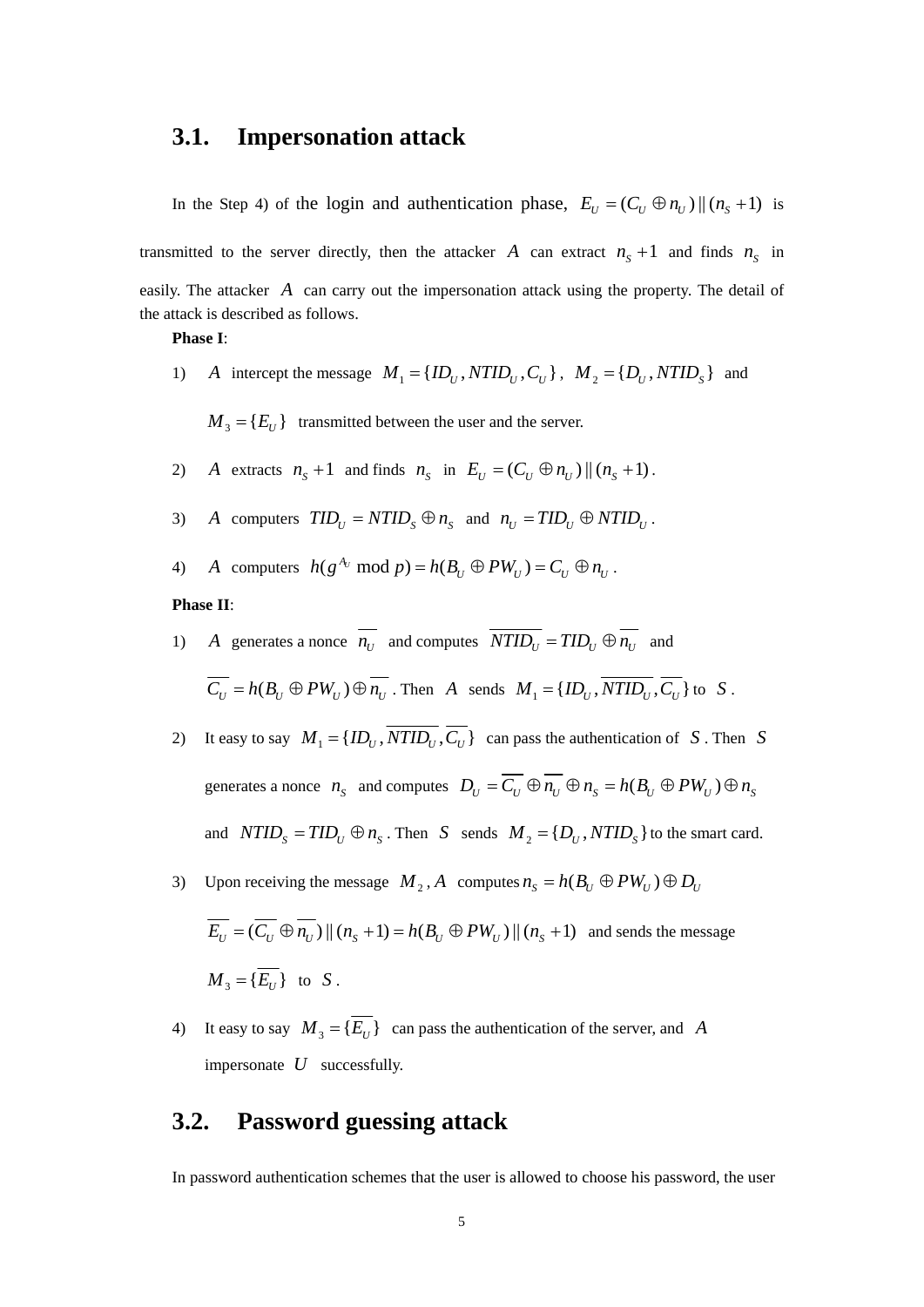tends to choose a password that can be easily remembered for his convenience. However, these easy-to-remember passwords are potentially vulnerable to password guessing attack, in which an adversary can try to guess the user's password and then verify his guess. In general, the password guessing attack can be classified into online password guessing attack and offline password guessing attack. The adversary tries to use guessed passwords iteratively to pass the verification of the server in an online manner in online password guessing attack. While in off-line password guessing attack, the adversary intercepts some password-related messages exchanged between the user and the server, and then iteratively guesses the user's password and verifies whether his guess is correct or not in an offline manner. Online password guessing attacks can be easily thwarted by limiting the number of continuous login attempts within a short period. In an offline password guessing attack, since there is no need for the server to participate in the verification, the server cannot easily notice the attack. While in password authentication scheme using smart cards, two points should be noticed to resist this kind of attack. One is that the password should not be transmitted between the client and the server during the authentication; otherwise it has the risk of being intercepted and recovered. The other is that the sensitive data stored in smart cards should be well protected so that the password would not be leaked even if smart cards are lost and all the data inside are disclosed. Although Liao et al. claim that their scheme is secure even when the client's smart card is lost [1], an off-line password guessing attack method will be given here as a counter example.

Suppose the user's smart card is lost, an attacker *A* can read all the data, including  $TS_{U}$ 

and  $B_U$  from the smart card via physically access to the storage medium [4, 5]. Then *A* can carry out the password guessing attack as follows.

- 1) *A* guess the identity  $ID'_U$  and the password  $PW'_U$ .
- 2) *A* gets a record between the user and the server in the database according the identity *ID'*, The record includes  $M_1 = \{ID_{U_1}, NTID_{U_2}, C_{U_1}\}, M_2 = \{D_{U_2}, NTID_{S_2}\}$  and

 $M_2 = \{ E_U \}$  obviously.

- 3) *A* computes  $TID'_U = TS_U || ID'_U$ ,  $n'_U = TID'_U \oplus N TID_U$  and  $n''_{U} = h(B_{U} \oplus PW'_{U}) \oplus C_{U}$ .
- 4) *A* checks if  $n'_U$  equals  $n''_U$ . If  $n'_U$  equals  $n''_U$ , then *A* finds the correct passwords. Otherwise, *A* repeats steps 1, 2 and 3 until the correct password is found. From the description, we can see that the search space for the guessing attack is

 $|ID| \times |PW|$ , where *ID* and *PW* are the set of possible passwords and possible identity

separately.  $|\cdot|$  represents the cardinality of a set. Note that generally  $|ID|$  and  $|PW|$  are not very big, and unlike a space for cryptographic key. The attacker also can carry out the above attack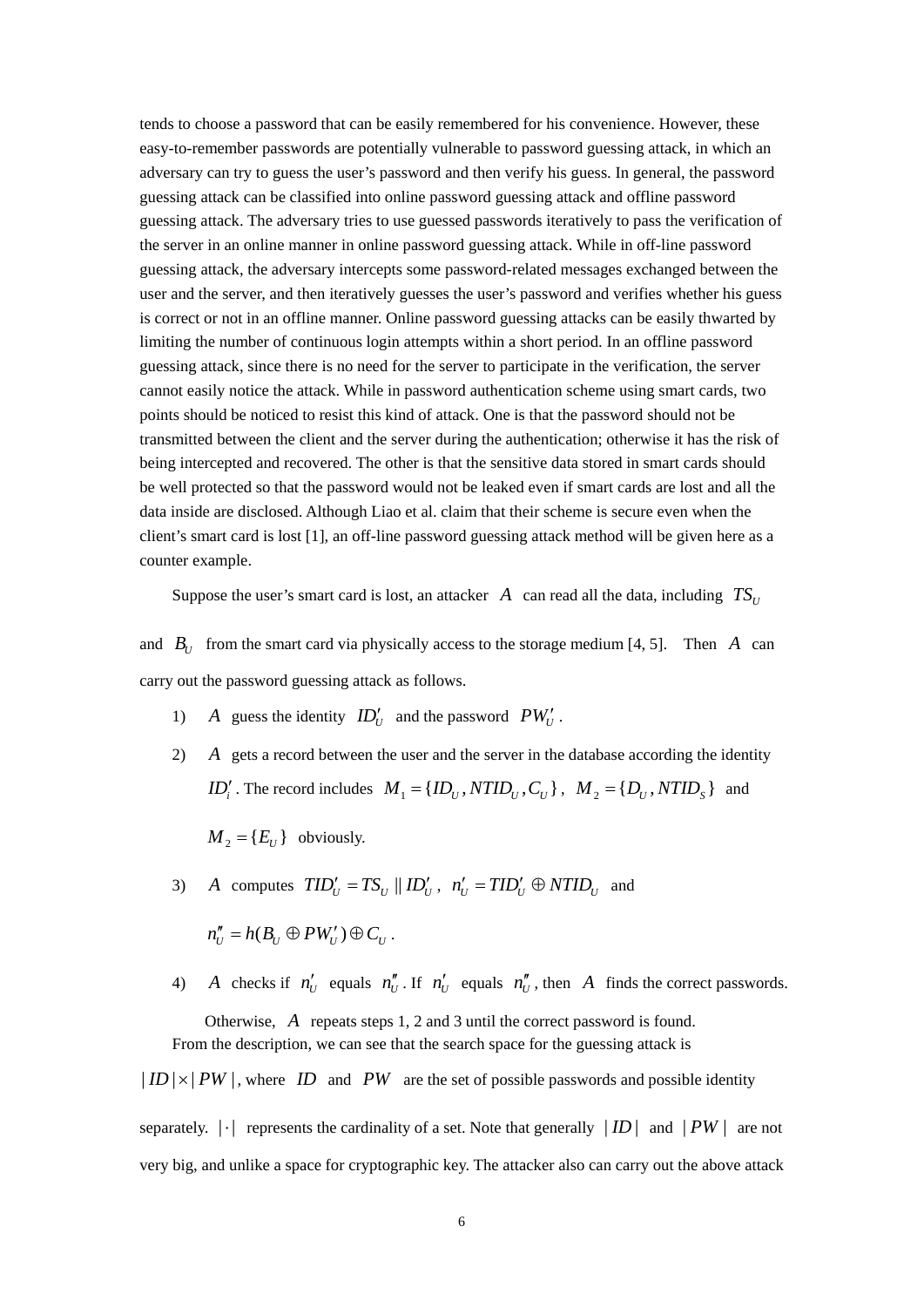using  $M_2 = \{D_{\scriptscriptstyle U}, NTID_{\scriptscriptstyle S}\}.$ 

# **3.3. Insider's attack**

In real environments, it is likely that the user uses the same password to access several servers for his convenience. If a privileged insider of *S* has learned the user's password, he may try to impersonate *U* to access other servers. In the user registration phase, *U* 's password  $PW_{U}$  will be revealed to *S* because it is transmitted directly to *S*. Then, the privileged insider of *S* may try to access the servers outside this system. If the targeted outside server adopts the normal password authentication scheme, it is possible that the privileged insider of *S* can successfully impersonate U to login it by using  $PW_{U}$ . Although it is also possible that all the privileged insiders of  $S$  are trusted and  $U$  does not use the same password to access several servers, the implementers and the users of the scheme should be aware of such a potential

# **3.4. Denial-of-service attack on password changing**

weakness. Clearly, Liao et al.'s scheme is vulnerable to an insider attack.

In password authentication, DoS attack can cause permanent error on authentication by introducing unexpected data during the procedures of authentication. The most vulnerable procedure is the password changing phase since it usually refreshes the data on storage. If an attacker can modify the password, or tamper the message containing password with valid data format, the updated password or its related verification data will then be different from what the client expects. The client can never pass the subsequent authentication thereby. In Liao et al.'s scheme, the password changing phase is performed on the client terminal with smart cards, i.e., the client can change his password without communicating with the server [1]. This enhances the security of password changing as no sensitive message need to be transmitted over the insecure network. Meanwhile, it relieves the overhead of server. However, due to the drawbacks of design, it is still possible to load a DoS attack on password changing in their scheme.

Suppose an attacker temporarily gets access to the user *U* 's smart card, he then inserts the card in a terminal device and performs the following operations. He randomly selects two different passwords *PW*′ and *PW*′′ as the old and the new password, respectively. Then he sends a changing password request to the smart card. As described in the previous section, the smart card will then compute  $B_U^* = B_U \oplus h(PW') \oplus h(PW'')$ , then it replaces  $B_U$  with  $B_U^*$ . From then on, *U* can never pass the password authentication by the server. This is because in the login phase,  $U$  cannot be verified by the server in the third step of authentication phase.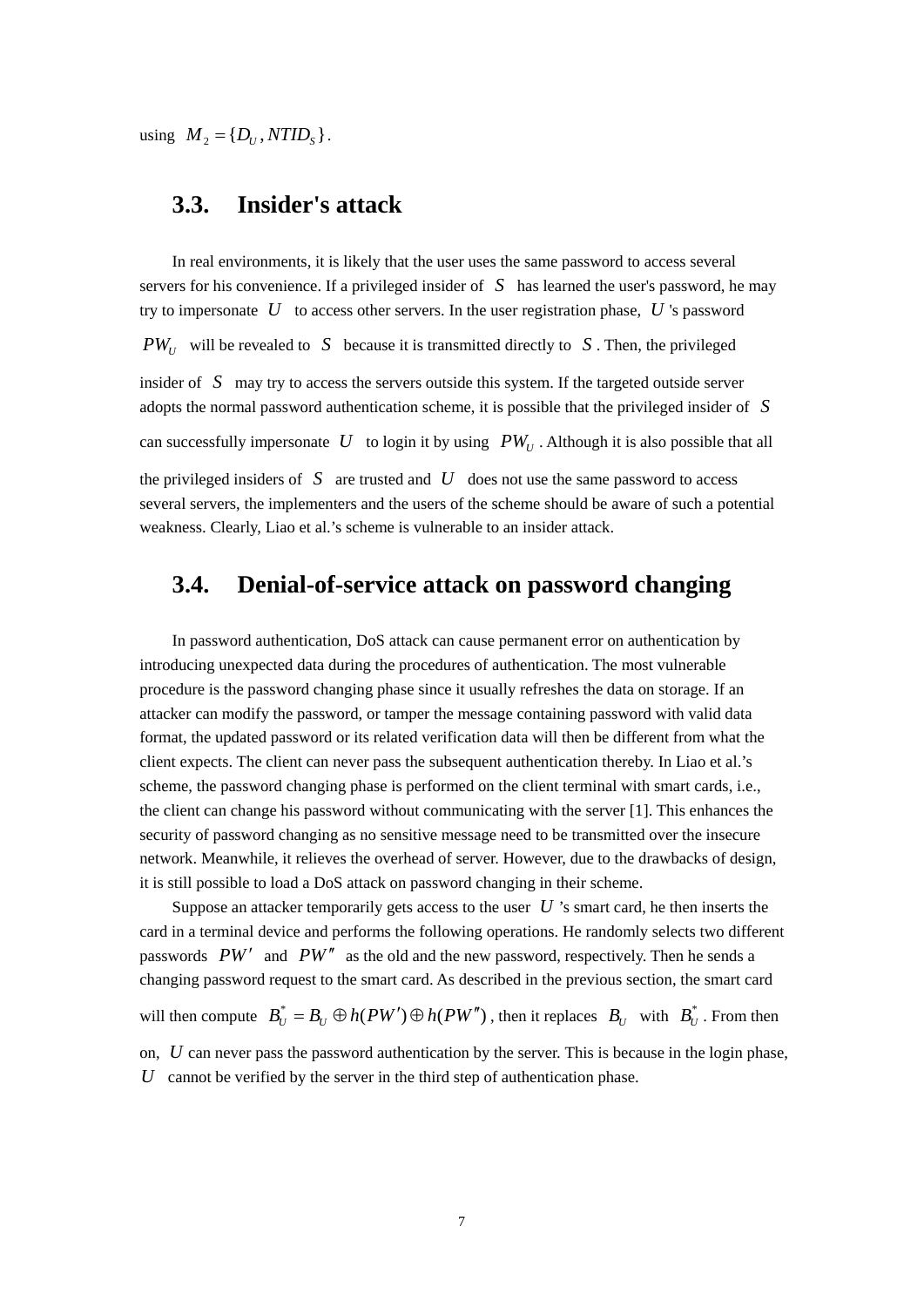### **3.5. Session-Key Problem**

Forward secrecy requires that, if long-term private keys of one or more entities are compromised, the secrecy of previous session keys established by honest entities can be unaffected. Obviously, if the attacker  $\overline{A}$  steals the user's smart card, extracts the values stored including  $TS_U$  and  $B_U$  in the smart card and obtains correct identity  $ID_U$  password  $PW_U$ using the method described in section 3.2 or other method, he can compute any previous session key as follows.

1) *A* computes  $g^{A_U} \text{ mod } p = B_U \oplus PW_U$ ,  $TID_U = TS_U || ID_U$ ,

 $n_U = TID_U \oplus NTID_U$  and  $n_S = TID_U \oplus NTID_S$ .

2) *A* computes  $SK_s = h((g^{A_v} \text{ mod } p) || n_s || n_v)$ .

From the above description, we know Liao et al.'s scheme can't provide forward secrecy. In addition, once the master key and the table of  $TS_{U}$  of the server are obtained by A, he can compute  $TID_{U}$  and  $g^{A_U}$  mod p directly, and does not need to carry out the password guessing attack. Then *A* can get the session more easily.

# **4. Conclusion**

Smart card-based user authentication technology has been widely deployed in various kinds of applications, such as remote host login, withdrawals from automated cash dispensers, and physical entry to restricted areas. Recently, Liao et al. proposed a mutual authentication based on smart cards and passwords. However, after review of their scheme and analysis of its security, four kinds of attacks are proposed in different scenarios. We also point out the session key problem of Liao et al.'s protocol. The analyses show that Liao et al.'s scheme is insecure for practical application.

# **Reference**

- [1]. C. H. Liao, H. C. Chen, and C. T. Wang, An Exquisite Mutual Authentication Scheme with Key Agreement Using Smart Card, Informatica, Vol. 33, No. 2, May 2009, pp. 125-132.
- [2]. W. Diffie, M. Hellman, (1976) New directions in cryptography, IEEE Trans. Inform. Theory, 22, pp.476– 492.
- [3]. C.T. Wang, C.C. Chang, C.H. Lin, (2004) Using IC Cards to Remotely Login Passwords without Verification Tables, Proceedings of the 18th International Conference on Advanced Information Networking and Application(AINA), Fukoka, Japan, pp.321–326.